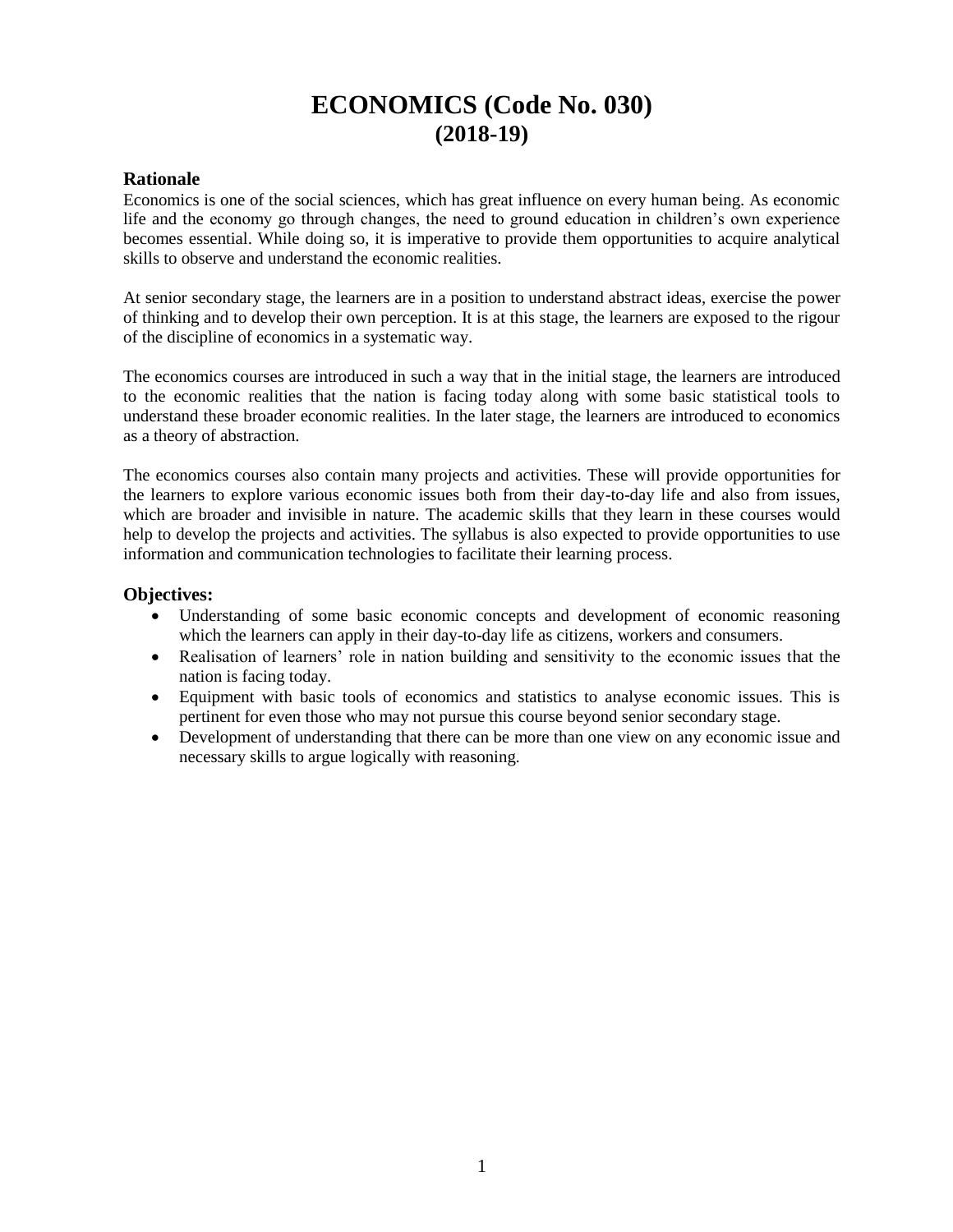# **ECONOMICS (030)**

# **Session 2018-19 Class XI** Part A: Introductory Microeconomics Part B: Statistics for Economics **Class XII** Part A: Introductory Microeconomics Part B: Introductory Macroeconomics **Session 2019-20**

| <b>Class XI</b>  | Part A: Introductory Microeconomics |
|------------------|-------------------------------------|
| <b>Class XII</b> | Part A: Introductory Macroeconomics |

Part B: Statistics for Economics Part B: Indian Economic Development

# **ECONOMICS CLASS – XI (2018-19)**

| <b>Theory: 80 Marks</b> | <b>Project: 20 Marks</b>                                                                      | 3 Hours        |                |  |
|-------------------------|-----------------------------------------------------------------------------------------------|----------------|----------------|--|
| <b>Units</b>            |                                                                                               | <b>Marks</b>   | <b>Periods</b> |  |
| Part A                  | <b>Introductory Microeconomics</b>                                                            |                |                |  |
|                         | Introduction                                                                                  | $\overline{4}$ | 8              |  |
|                         | Consumer's Equilibrium and Demand                                                             | 13             | 32             |  |
|                         | Producer Behaviour and Supply                                                                 | 13             | 32             |  |
|                         | Forms of Market and Price Determination under perfect<br>competition with simple applications | 10             | 28             |  |
|                         |                                                                                               | 40             | <b>100</b>     |  |
| Part B                  | <b>Statistics for Economics</b>                                                               |                |                |  |
|                         | 1. Introduction                                                                               | 13             | 07             |  |
|                         | 2. Collection, Organisation and Presentation of Data                                          |                | 27             |  |
|                         | 3. Statistical Tools and Interpretation                                                       | 27             | 66             |  |
|                         |                                                                                               | 40             | 100            |  |
|                         |                                                                                               |                |                |  |
| Part C                  | <b>Project Work</b>                                                                           | 20             | 20             |  |

## **Part A: Introductory Microeconomics**

### **Unit 1: Introduction 8 Periods**

Meaning of microeconomics and macroeconomics; positive and normative economics

What is an economy? Central problems of an economy: what, how and for whom to produce; concepts of production possibility frontier and opportunity cost.

### **Unit 2: Consumer's Equilibrium and Demand 32 Periods**

Consumer's equilibrium - meaning of utility, marginal utility, law of diminishing marginal utility, conditions of consumer's equilibrium using marginal utility analysis.

Indifference curve analysis of consumer's equilibrium-the consumer's budget (budget set and budget line), preferences of the consumer (indifference curve, indifference map) and conditions of consumer's equilibrium.

Demand, market demand, determinants of demand, demand schedule, demand curve and its slope, movement along and shifts in the demand curve; price elasticity of demand - factors affecting price elasticity of demand; measurement of price elasticity of demand – percentage-change method.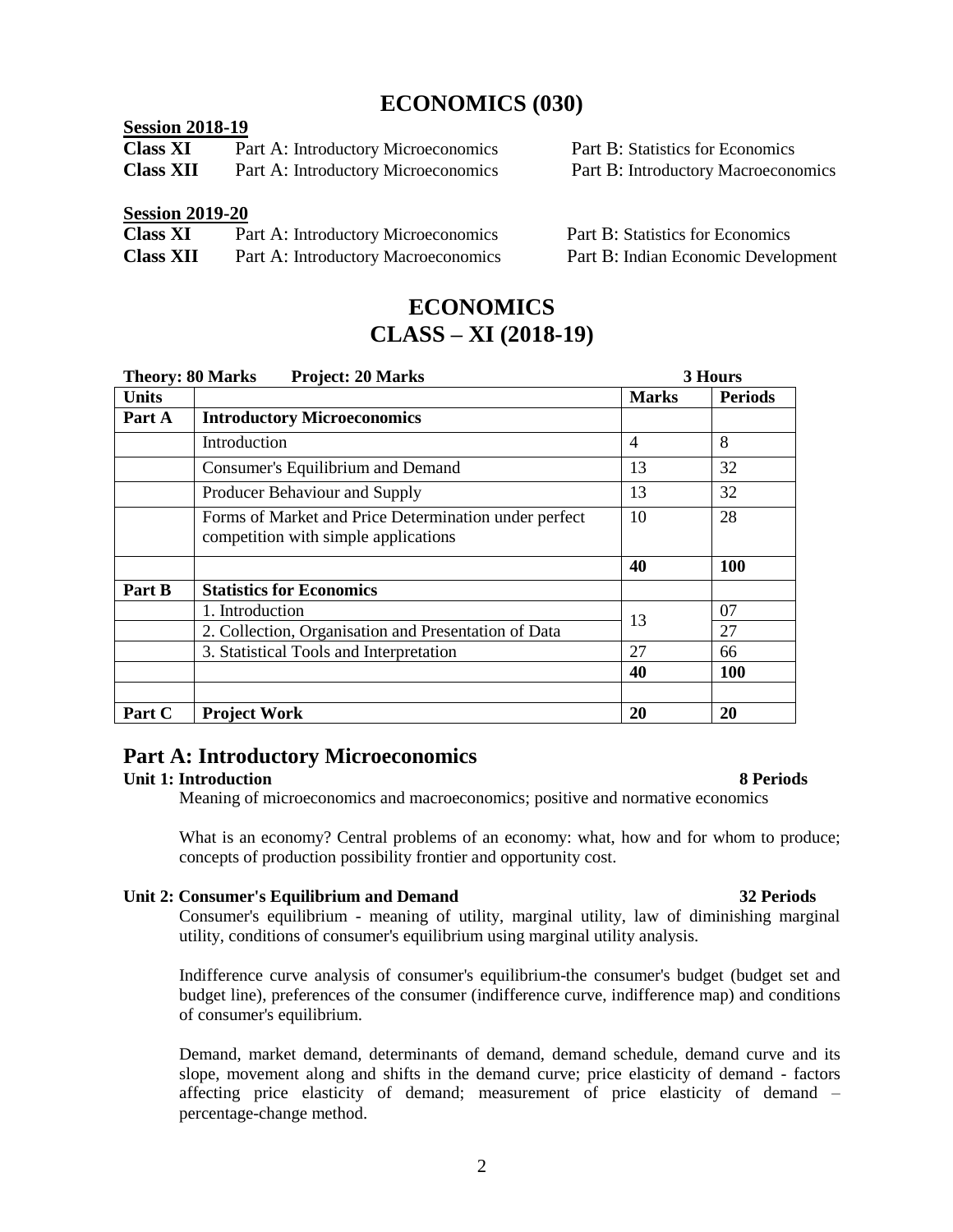### **Unit 3: Producer Behaviour and Supply 32 Periods**

Meaning of Production Function – Short-Run and Long-Run

Total Product, Average Product and Marginal Product.

Returns to a Factor

Cost: Short run costs - total cost, total fixed cost, total variable cost; Average cost; Average fixed cost, average variable cost and marginal cost-meaning and their relationships.

Revenue - total, average and marginal revenue - meaning and their relationship.

Producer's equilibrium-meaning and its conditions in terms of marginal revenue-marginal cost. Supply, market supply, determinants of supply, supply schedule, supply curve and its slope, movements along and shifts in supply curve, price elasticity of supply; measurement of price elasticity of supply - percentage-change method.

### **Unit 4: Forms of Market and Price Determination under Perfect Competition with simple applications. 28 Periods**

Perfect competition - Features; Determination of market equilibrium and effects of shifts in demand and supply.

Other Market Forms - monopoly, monopolistic competition, oligopoly - their meaning and features.

Simple Applications of Demand and Supply: Price ceiling, price floor.

### **Part B: Statistics for Economics**

In this course, the learners are expected to acquire skills in collection, organisation and presentation of quantitative and qualitative information pertaining to various simple economic aspects systematically. It also intends to provide some basic statistical tools to analyse, and interpret any economic information and draw appropriate inferences. In this process, the learners are also expected to understand the behaviour of various economic data.

### **Unit 1: Introduction 07 Periods**

What is Economics? Meaning, scope, functions and importance of statistics in Economics

### **Unit 2: Collection, Organisation and Presentation of data 27 Periods**

**Collection of data** - sources of data - primary and secondary; how basic data is collected, with concepts of Sampling; Sampling and Non-Sampling errors; methods of collecting data; some important sources of secondary data: Census of India and National Sample Survey Organisation.

**Organisation of Data**: Meaning and types of variables; Frequency Distribution. **Presentation of Data**: Tabular Presentation and Diagrammatic Presentation of Data: (i) Geometric forms (bar diagrams and pie diagrams), (ii) Frequency diagrams (histogram, polygon and ogive) and (iii) Arithmetic line graphs (time series graph).

### **Unit 3: Statistical Tools and Interpretation 66 Periods**

(For all the numerical problems and solutions, the appropriate economic interpretation may be attempted. This means, the students need to solve the problems and provide interpretation for the results derived.)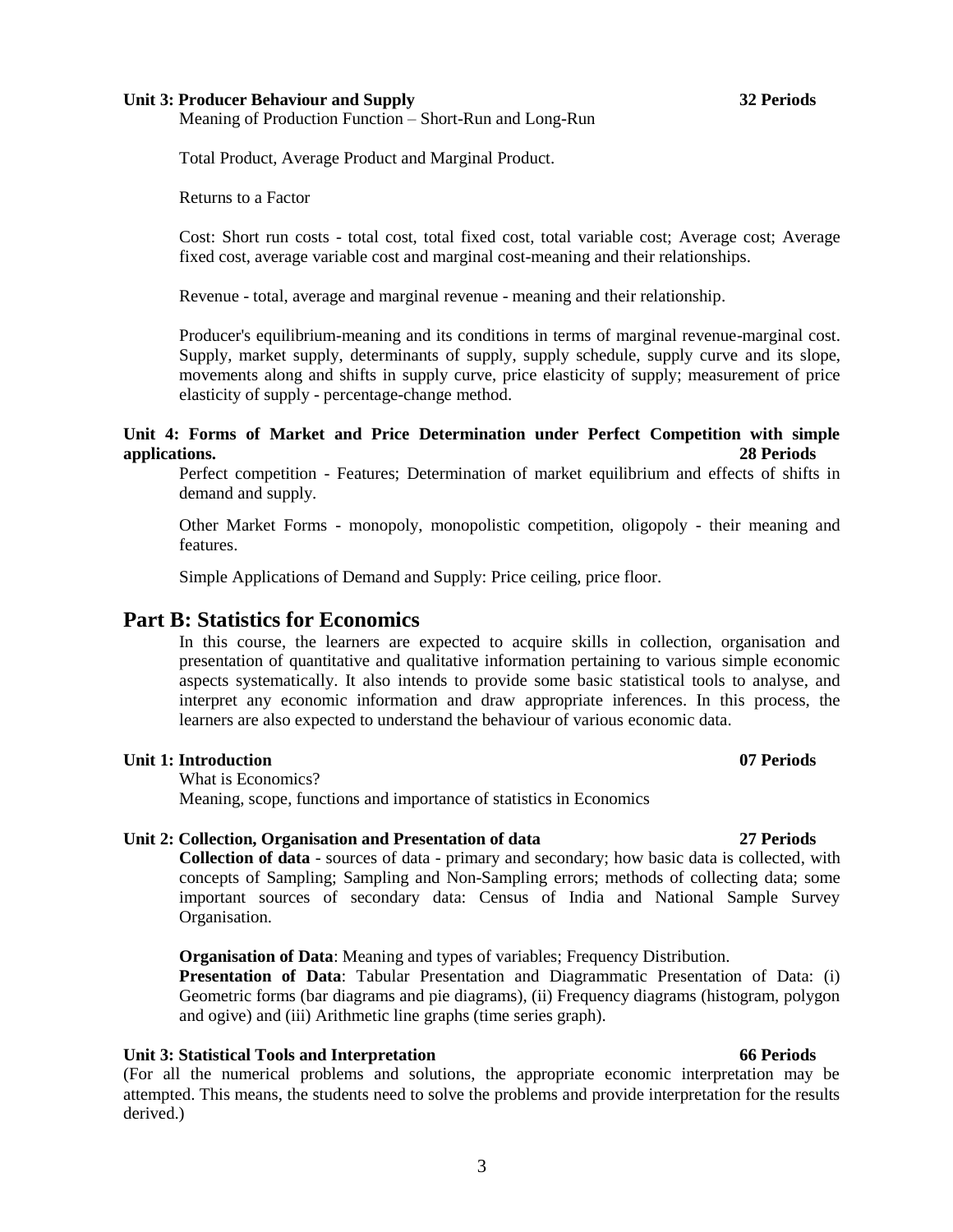**Measures of Central Tendency**- mean (simple and weighted), median and mode

**Measures of Dispersion** - absolute dispersion (range, quartile deviation, mean deviation and standard deviation); relative dispersion (co-efficient of range, co-efficient of quartile-deviation, co-efficient of mean deviation, co-efficient of variation); Lorenz Curve: Meaning, construction and its application.

**Correlation** – meaning and properties, scatter diagram; Measures of correlation - Karl Pearson's method (two variables ungrouped data) Spearman's rank correlation.

**Introduction to Index Numbers** - meaning, types - wholesale price index, consumer price index and index of industrial production, uses of index numbers; Inflation and index numbers.

### **Part C: Developing Project in Economics 20 Periods**

The students may be encouraged to develop projects, as per the suggested project guidelines. Case studies of a few organisations / outlets may also be encouraged. Under this the students will do **only ONE comprehensive project** using concepts from both part A and part B.

Some of the examples of the projects are as follows (they are not mandatory but suggestive):

- (i) A report on demographic structure of your neighborhood.
- (ii) Changing consumer awareness amongst households.

(iii) Dissemination of price information for growers and its impact on consumers.

(iv) Study of a cooperative institution: milk cooperatives, marketing cooperatives, etc.

(v) Case studies on public private partnership, outsourcing and outward Foreign Direct Investment.

(vi) Global warming.

(vii) Designing eco-friendly projects applicable in school such as paper and water recycle.

The idea behind introducing this unit is to enable the students to develop the ways and means by which a project can be developed using the skills learned in the course. This includes all the steps involved in designing a project starting from choosing a title, exploring the information relating to the title, collection of primary and secondary data, analysing the data, presentation of the project and using various statistical tools and their interpretation and conclusion.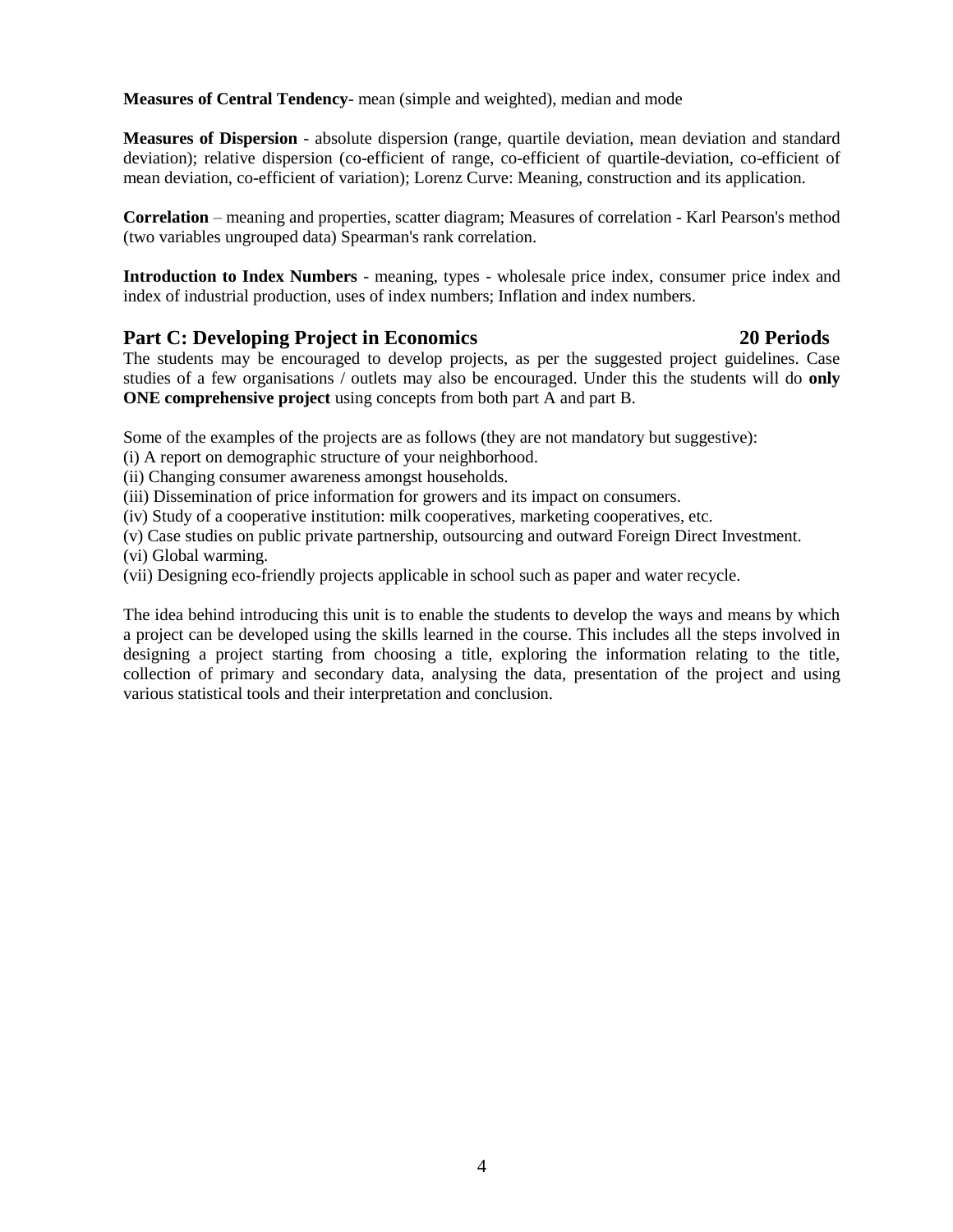## **Suggested Question Paper Design Economics (Code No. 030) Class XI (2018-19) March 2019 Examination**

|                | Theory: 80 marks + Project: 20 Marks                                                                                                                                                                                                                                         |                                                                |                                            |                                             | Duration: 3 hrs.                 |                                                          |               |  |
|----------------|------------------------------------------------------------------------------------------------------------------------------------------------------------------------------------------------------------------------------------------------------------------------------|----------------------------------------------------------------|--------------------------------------------|---------------------------------------------|----------------------------------|----------------------------------------------------------|---------------|--|
| S.<br>No       | <b>Typology of Questions</b>                                                                                                                                                                                                                                                 | <b>Very</b><br><b>Short</b><br>Answer/<br><b>MCQ</b><br>1 Mark | <b>Short</b><br><b>Answer I</b><br>3 Marks | <b>Short</b><br><b>Answer II</b><br>4 Marks | Long<br>Answer<br><b>6 Marks</b> | <b>Marks</b>                                             | $\frac{0}{0}$ |  |
| $\mathbf{1}$   | Remembering- (Knowledge based<br>Simple recall questions, to know<br>meaning of specific facts, terms,<br>concepts, principles, or theories;<br>Identify information)                                                                                                        | $\mathbf{2}$                                                   | $\blacksquare$                             | $\overline{2}$                              | $\overline{2}$                   | 22                                                       | 27%           |  |
| $\overline{2}$ | Understanding(Comprehension-<br>to be familiar with meaning and<br>understand<br>conceptually,<br>to<br>interpret,<br>compare,<br>contrast,<br>explain, paraphrase, or interpret<br>information)                                                                             | $\overline{2}$                                                 | $\mathbf{1}$                               | $\overline{2}$                              | $\mathbf{1}$                     | 19                                                       | 24%           |  |
| 3 <sup>1</sup> | (Use<br>Application<br>abstract<br>information in concrete situation,<br>to apply knowledge to new<br>situations; Use given content to<br>interpret a situation,<br>provide an example, or solve a<br>problem)                                                               | $\mathbf{2}$                                                   | $\mathbf{1}$                               | 1                                           | 1                                | 15                                                       | 19%           |  |
| 4              | Order<br>Thinking<br>Skills<br>High<br>(Analysis & Synthesis-Classify,<br>compare, contrast, or differentiate<br>between different<br>pieces<br>of<br>information,<br>Organize<br>and/or<br>unique<br>pieces<br>integrate<br>οf<br>information from a variety of<br>sources) | $\mathbf{1}$                                                   | 1                                          | $\mathbf{1}$                                | 1                                | 14                                                       | 17%           |  |
| $\overline{5}$ | Multi-<br>Evaluation<br>and<br>Disciplinary- (Appraise, judge,<br>and/or justify the value or worth<br>of a decision or outcome, or to<br>predict outcomes based on values)                                                                                                  | $\mathbf{1}$                                                   | $\mathbf{1}$                               |                                             | $\mathbf{1}$                     | 10                                                       | 13%           |  |
|                | <b>Total</b>                                                                                                                                                                                                                                                                 | $8x1=8$                                                        | $4x3=12$                                   | $6x4=24$                                    | $6x6=36$                         | <b>Theory</b><br>$80 + 20$<br>project<br>$=100$<br>marks | 100           |  |

There will be **Internal Choice** in questions of 3 marks, 4 marks and 6 marks in both sections (A and B)**.**  (Total 3 internal choices in section A and total 3 internal choices in section B).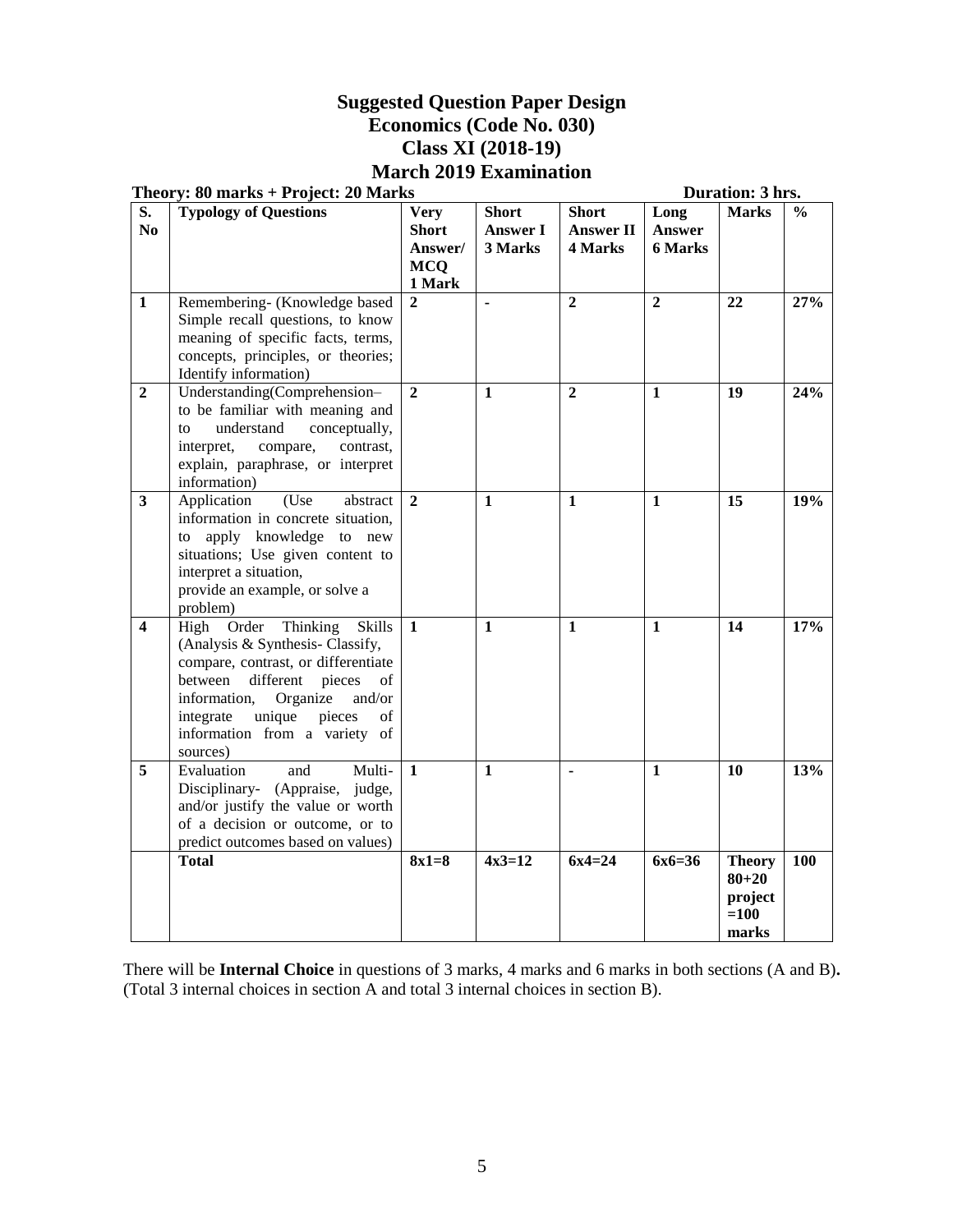## **ECONOMICS CLASS - XII (2018-19)**

| <b>Theory: 80 Marks</b><br><b>Project: 20 Marks</b><br>3 Hours |                                                                                               |                |                |  |
|----------------------------------------------------------------|-----------------------------------------------------------------------------------------------|----------------|----------------|--|
| <b>Units</b>                                                   |                                                                                               | <b>Marks</b>   | <b>Periods</b> |  |
| Part A                                                         | <b>Introductory Microeconomics</b>                                                            |                |                |  |
|                                                                | Introduction                                                                                  | $\overline{4}$ | 8              |  |
|                                                                | Consumer's Equilibrium and Demand                                                             | 13             | 32             |  |
|                                                                | Producer Behaviour and Supply                                                                 | 13             | 32             |  |
|                                                                | Forms of Market and Price Determination under perfect<br>competition with simple applications | 10             | 28             |  |
|                                                                |                                                                                               | 40             | 100            |  |
| Part B                                                         | <b>Introductory Macroeconomics</b>                                                            |                |                |  |
|                                                                | National Income and Related Aggregates                                                        | 10             | 28             |  |
|                                                                | Money and Banking                                                                             | 6              | 15             |  |
|                                                                | Determination of Income and Employment                                                        | 12             | 27             |  |
|                                                                | Government Budget and the Economy                                                             | 6              | 15             |  |
|                                                                | <b>Balance of Payments</b>                                                                    | 6              | 15             |  |
|                                                                |                                                                                               | 40             | 100            |  |
|                                                                |                                                                                               |                |                |  |
| Part C                                                         | <b>Project Work</b>                                                                           | 20             | 20             |  |

## **Part A: Introductory Microeconomics**

### **Unit 1: Introduction 8 Periods**

Meaning of microeconomics and macroeconomics; positive and normative economics

What is an economy? Central problems of an economy: what, how and for whom to produce; concepts of production possibility frontier and opportunity cost.

### **Unit 2: Consumer's Equilibrium and Demand 32 Periods**

Consumer's equilibrium - meaning of utility, marginal utility, law of diminishing marginal utility, conditions of consumer's equilibrium using marginal utility analysis.

Indifference curve analysis of consumer's equilibrium-the consumer's budget (budget set and budget line), preferences of the consumer (indifference curve, indifference map) and conditions of consumer's equilibrium.

Demand, market demand, determinants of demand, demand schedule, demand curve and its slope, movement along and shifts in the demand curve; price elasticity of demand - factors affecting price elasticity of demand; measurement of price elasticity of demand – percentage-change method.

### **Unit 3: Producer Behaviour and Supply 32 Periods**

Meaning of Production Function – Short-Run and Long-Run

Total Product, Average Product and Marginal Product.

Returns to a Factor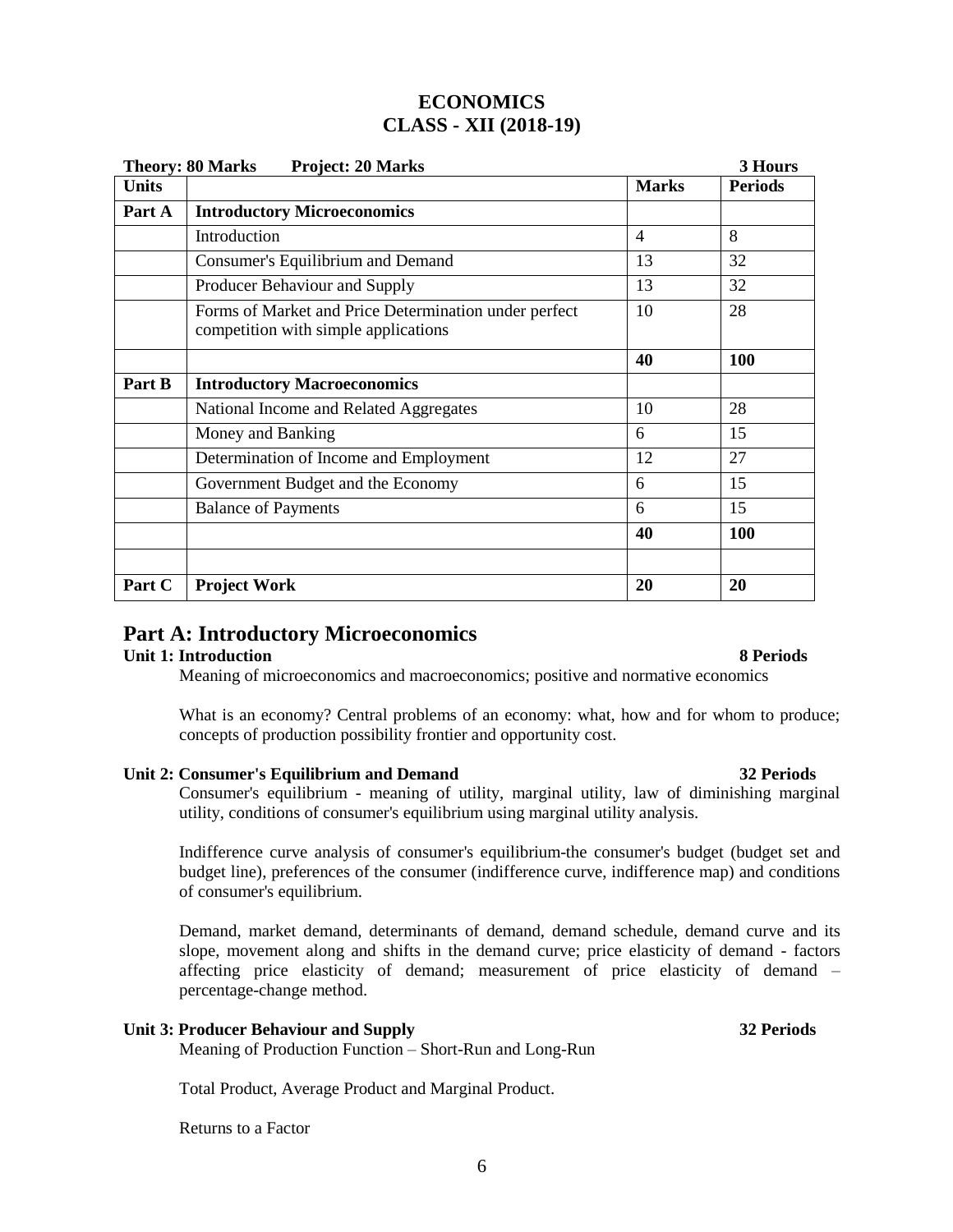Cost: Short run costs - total cost, total fixed cost, total variable cost; Average cost; Average fixed cost, average variable cost and marginal cost-meaning and their relationships.

Revenue - total, average and marginal revenue - meaning and their relationship.

Producer's equilibrium-meaning and its conditions in terms of marginal revenue-marginal cost. Supply, market supply, determinants of supply, supply schedule, supply curve and its slope, movements along and shifts in supply curve, price elasticity of supply; measurement of price elasticity of supply - percentage-change method.

### **Unit 4: Forms of Market and Price Determination under Perfect Competition with simple applications. 28 Periods**

Perfect competition - Features; Determination of market equilibrium and effects of shifts in demand and supply.

Other Market Forms - monopoly, monopolistic competition, oligopoly - their meaning and features.

Simple Applications of Demand and Supply: Price ceiling, price floor.

## **Part B: Introductory Macroeconomics**

### **Unit 5: National Income and Related Aggregates 28 Periods**

Some basic concepts: consumption goods, capital goods, final goods, intermediate goods; stocks and flows; gross investment and depreciation.

Circular flow of income (two sector model); Methods of calculating National Income - Value Added or Product method, Expenditure method, Income method.

Aggregates related to National Income:

Gross National Product (GNP), Net National Product (NNP), Gross and Net Domestic Product (GDP and NDP) - at market price, at factor cost; Real and Nominal GDP.

GDP and Welfare

### **Unit 6: Money and Banking 15 Periods**

Money - meaning and supply of money - Currency held by the public and net demand deposits held by commercial banks.

Money creation by the commercial banking system.

Central bank and its functions (example of the Reserve Bank of India): Bank of issue, Govt. Bank, Banker's Bank, Control of Credit through Bank Rate, CRR, SLR, Repo Rate and Reverse Repo Rate, Open Market Operations, Margin requirement.

### **Unit 7: Determination of Income and Employment 27 Periods**

Aggregate demand and its components.

Propensity to consume and propensity to save (average and marginal). Short-run equilibrium output; investment multiplier and its mechanism. Meaning of full employment and involuntary unemployment.

### 7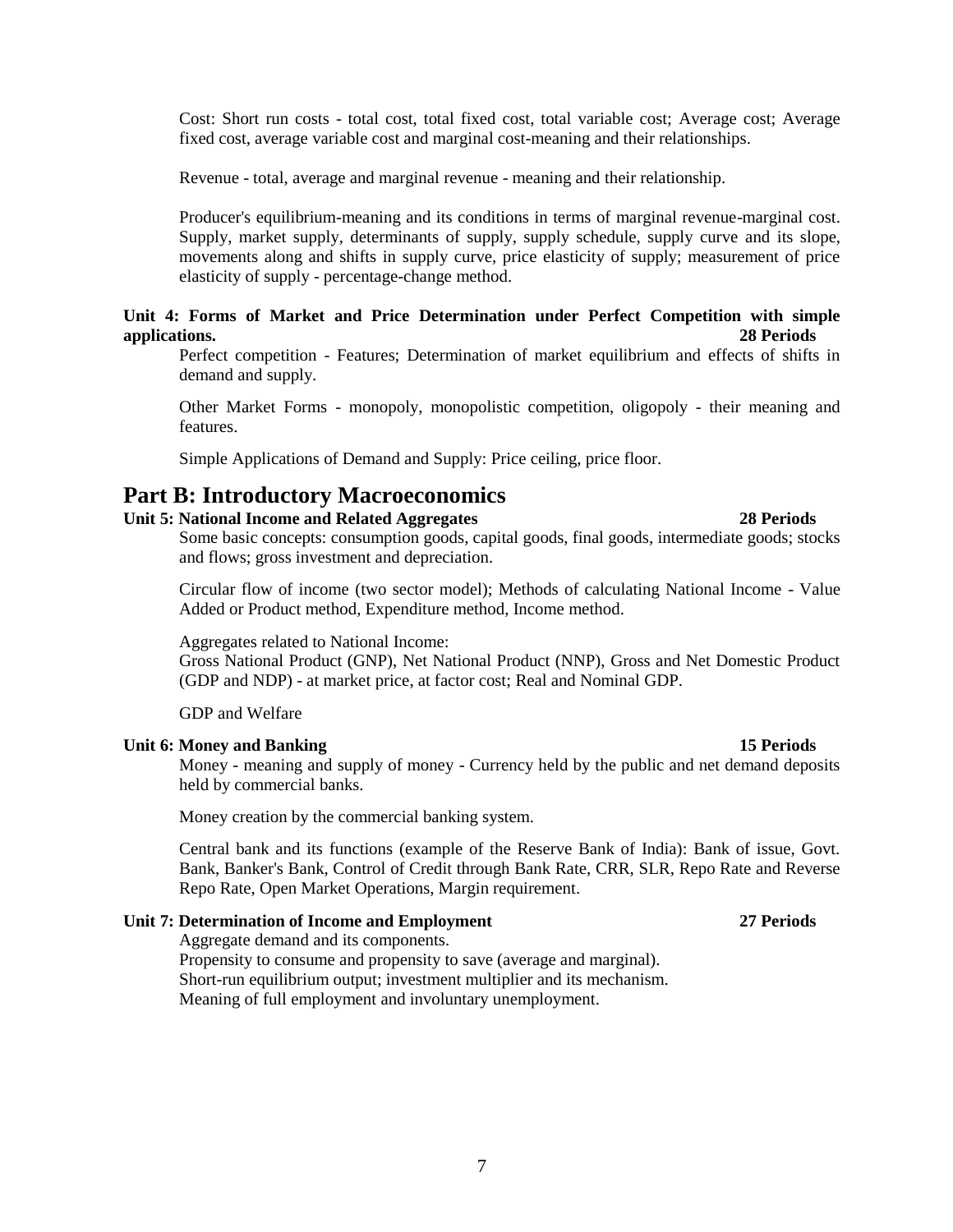Problems of excess demand and deficient demand; measures to correct them - changes in government spending, taxes and money supply.

### **Unit 8: Government Budget and the Economy 15 Periods**

Government budget - meaning, objectives and components.

Classification of receipts - revenue receipts and capital receipts; classification of expenditure – revenue expenditure and capital expenditure.

Measures of government deficit - revenue deficit, fiscal deficit, primary deficit their meaning.

### **Unit 9: Balance of Payments 15 Periods**

Balance of payments account - meaning and components; balance of payments deficit-meaning. Foreign exchange rate - meaning of fixed and flexible rates and managed floating. Determination of exchange rate in a free market.

## **Part C: Developing Project in Economics 20 Periods**

### **Prescribed Books:**

- 1. Statistics for Economics, Class XI, NCERT
- 2. Indian Economic Development, Class XI, NCERT
- 3. Introductory Microeconomics, Class XII, NCERT
- 4. Macroeconomics, Class XII, NCERT
- 5. Supplementary Reading Material in Economics, Class XII, CBSE

*Note: The above publications are also available in Hindi Medium.*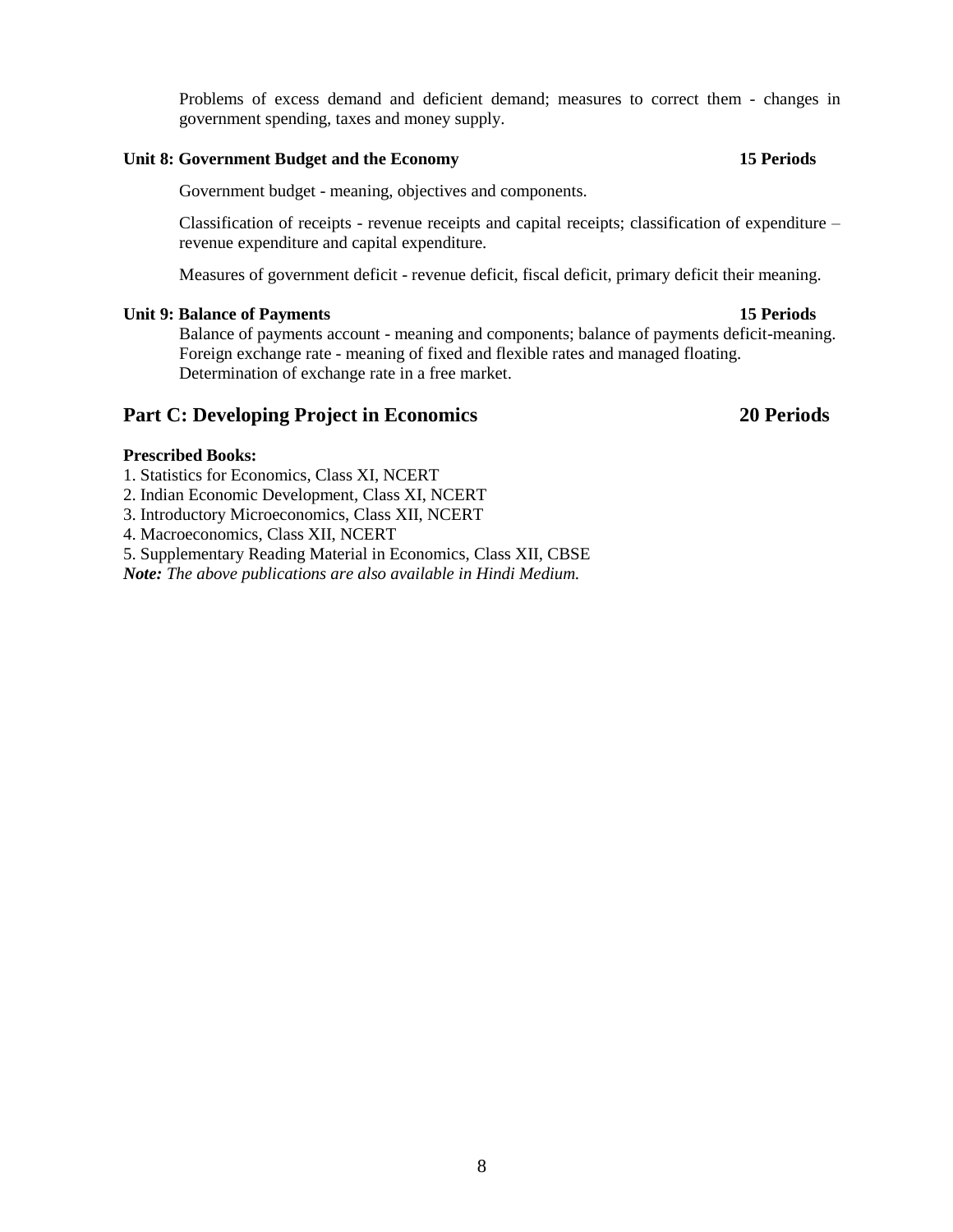## **Suggested Question Paper Design Economics (Code No. 030) Class XII (2018-19) March 2019 Examination**

|                         | Marks: 80                                                                                                                                                                                                                                          |                                                                |                                                          |                                            |                                         | Duration: 3 hrs. |               |
|-------------------------|----------------------------------------------------------------------------------------------------------------------------------------------------------------------------------------------------------------------------------------------------|----------------------------------------------------------------|----------------------------------------------------------|--------------------------------------------|-----------------------------------------|------------------|---------------|
| <b>S.N.</b>             | <b>Typology of Questions</b>                                                                                                                                                                                                                       | <b>Very</b><br><b>Short</b><br>Answer/<br><b>MCQ</b><br>1 Mark | <b>Short</b><br><b>Answer</b><br>$\mathbf{I}$<br>3 Marks | <b>Short</b><br><b>Answer I</b><br>4 Marks | Long<br><b>Answer</b><br><b>6 Marks</b> | <b>Marks</b>     | $\frac{0}{0}$ |
| 1                       | Remembering- (Knowledge based<br>Simple recall questions, to know<br>specific facts,<br>terms,<br>concepts,<br>theories;<br>principles, or<br>identify,<br>define, or recite, information)                                                         | $\overline{2}$                                                 |                                                          | 2                                          | 2                                       | 22               | 27%           |
| $\overline{2}$          | Understanding- (Comprehension -to<br>be familiar with meaning and to<br>understand conceptually, interpret,<br>compare,<br>contrast,<br>explain,<br>paraphrase, or interpret information)                                                          | $\overline{2}$                                                 | 1                                                        | $\overline{2}$                             | $\mathbf{1}$                            | 19               | 24%           |
| $\mathbf{3}$            | Application (Use abstract information<br>in concrete situation,<br>$\mathop{\mathrm{to}}$<br>apply<br>knowledge to new situations; Use<br>given content to interpret a situation,<br>provide an example, or solve a<br>problem)                    | $\mathfrak{D}$                                                 | 1                                                        | 1                                          | 1                                       | 15               | 19%           |
| $\overline{\mathbf{4}}$ | High Order Thinking Skills (Analysis<br>& Synthesis- Classify, compare,<br>contrast, or differentiate between<br>different<br>of information,<br>pieces<br>Organize and/or integrate unique<br>pieces of information from a variety<br>of sources) | 1                                                              | $\mathbf{1}$                                             | 1                                          | 1                                       | 14               | 17%           |
| 5                       | Evaluation and Multi-Disciplinary-<br>(Appraise, judge, and/or justify the<br>value or worth of a decision or<br>outcome, or to predict outcomes<br>based on values)                                                                               | $\mathbf{1}$                                                   | $\mathbf{1}$                                             |                                            | 1                                       | 10               | 13%           |
|                         | <b>Total</b>                                                                                                                                                                                                                                       | $8x1=8$                                                        | $4x3=12$                                                 | $6x4=24$                                   | $6x6=36$                                | 80(24)           | 100%          |

**Note:** There will be **Internal Choice** in questions of 3 marks, 4 marks and 6 marks in both sections (A and B)**.** (Total 3 internal choices in section A and total 3 internal choices in section B).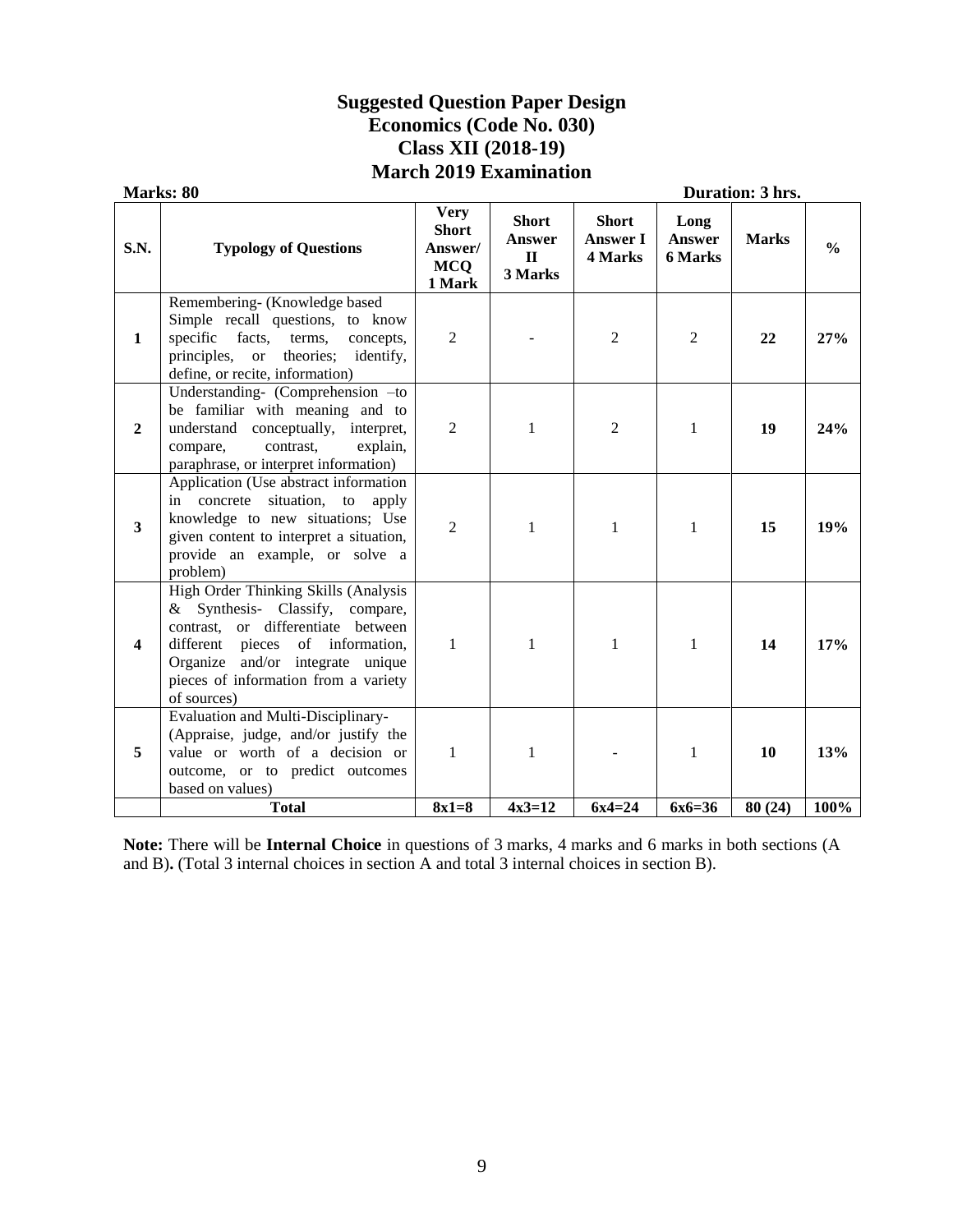## **Guidelines for Project Work in Economics (Class XII)**

- Students are supposed to pick any **ONE** of the two suggested projects.
- The project should be of 30-40 pages (approx), preferably hand-written.
- Teachers should help the students to select the topic after detailed discussions and deliberations. Teacher should play the role of a facilitator and should supervise and monitor the project work of the student. The teacher must periodically discuss and review the progress of the project.
- The teacher must play a vital role of a guide in the research work for the relevant data, material and information regarding the project work. Also, the students must be guided to quote the source (in the Bibliography/References section) of the information to ensure authenticity.
- The teacher must ensure that the students actually learn the concepts related to the project as he/she would be required to face questions related to the project in viva-voce stage of the final presentation of the project. Empirical study based / investing project work may be appreciated.
- The teacher may arrange a presentation in the classroom of each and every student so that students may learn from each others' project work.
- The teacher must ensure that the students learn various aspects of the concept related to the topic of the project work.

### **I. Project (Option One) : What's Going Around Us**

The purpose of this project is to  $-$ 

- Enable the student to understand the scope and repercussions of various Economic events and happenings taking place around the country and the world. (eg. The Dynamics of the Goods  $\&$ Services Tax and likely impacts on the Indian Economy or the Economics behind the Demonetisation of 500 and 1000 Rupee Notes and the Short Run and Long Run impact on the Indian Economy or The impact of BREXIT from the European Union etc.)
- Provide an opportunity to the learner to develop economic reasoning and acquire analytical skills to observe and understand the economic events.
- Make students aware about the different economic developments taking place in the country and across the world.
- Develop the understanding that there can be more than one view on any economic issue and to develop the skill to argue logically with reasoning.
- Compare the efficacy of economic policies and their respective implementations in real world situations and analyse the impact of Economic Policies on the lives of common people.
- Provide an opportunity to the learner to explore various economic issues both from his/her day to day life and also issues which are of broader perspective.

### *Scope of the project:* Student may work upon the following lines:

- Introduction
- Details of the topic
- Pros and Cons of the economic event/happening
- Major criticism related to the topic (if any)
- Students' own views/perception/ opinion and learning from the work
- Any other valid idea as per the perceived notion of the student who is actually working and presenting the Project-Work.

*Mode of presentation and submission of the Project:* At the end of the stipulated term, each student will present the work in the Project File (with viva voce) to the external examiner.

*Marking Scheme:* Marks are suggested to be given as –

| S.No. Heading                        | Marks Allotted |
|--------------------------------------|----------------|
| 1. Relevance of the topic            |                |
| 2.   Knowledge Content/Research Work |                |
| 3. Presentation Technique            |                |
| Viva                                 |                |
| Total                                | 20 Marks       |

The external examiner should value the efforts of the students on the criteria suggested.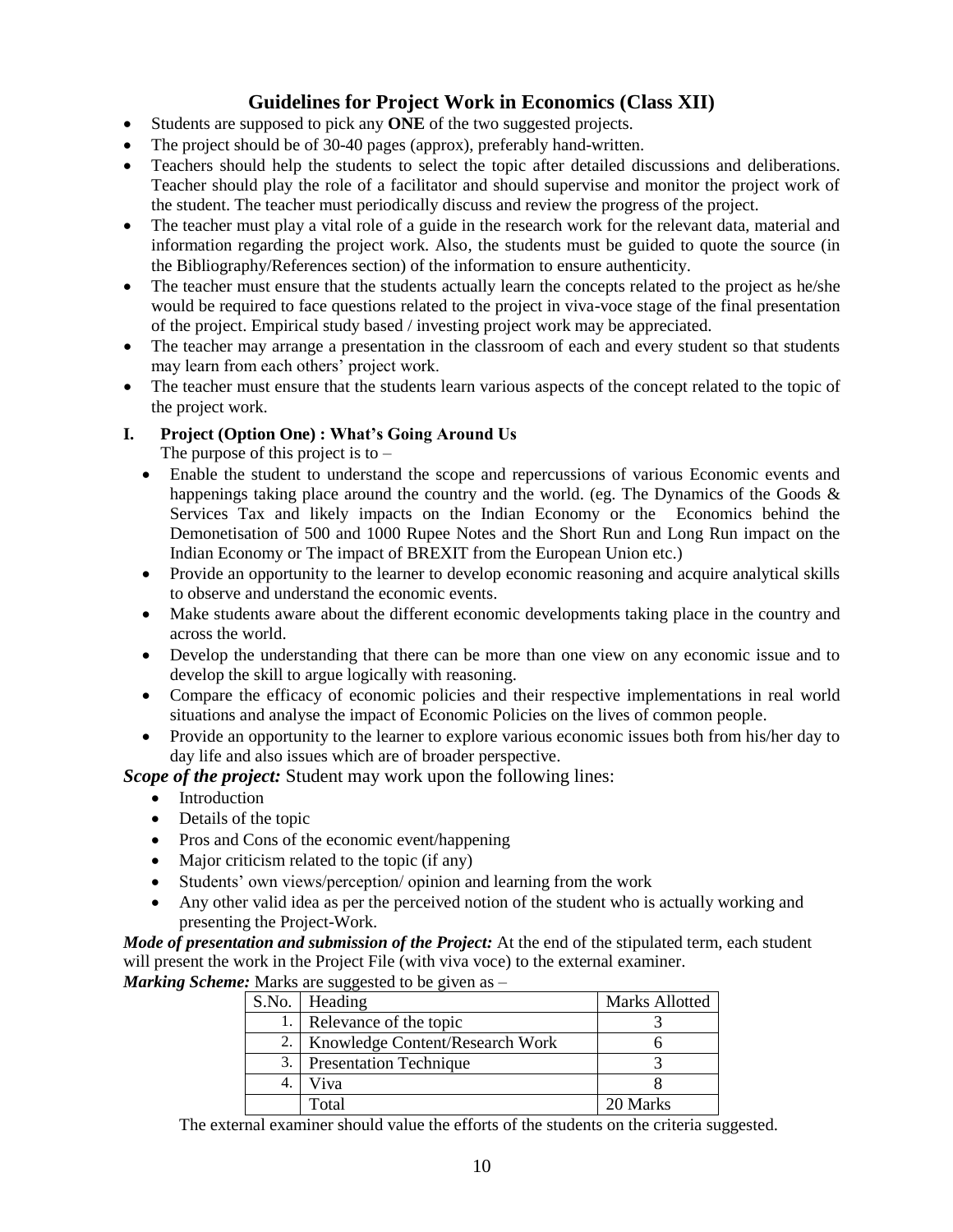### **Suggestive List**

- 1. Micro and small scale industries
- 2. Food supply channel in India
- 3. Contemporary employment situation in India
- 4. Disinvestment policy
- 5. Health expenditure (of any state)
- 6. Goods and Services Tax Act
- 7. Inclusive growth strategy
- 8. Human Development Index
- 9. Self help groups
- 10. Any other topic

### **II. Project (Option Two): Analyse any concept from the syllabus**

The purpose of this project is to  $-$ 

- Develop interest of the students in the concepts of Economic theory and application of the concept to the real life situations.
- Provide opportunity to the learners to develop economic reasoning *vis-a-vis* to the given concept from the syllabus.
- Enable the students to understand abstract ideas, exercise the power of thinking and to develop his/her own perception
- To develop the understanding that there can be more than one view on any economic issue and to develop the skill to argue logically with reasoning
- Compare the efficacy of economic policies in real world situations
- To expose the student to the rigour of the discipline of economics in a systematic way
- Impact of Economic Theory/ Principles and concepts on the lives of common people

### *Scope of the project:*

Following essentials are required to be fulfilled in the project.

Explanation of the concept:

- Meaning and Definition
- Application of the concept
- Diagrammatic Explanation (if any)
- Numerical Explanation related to the concept etc. (if any)
- Students' own views/perception/ opinion and learning from the topic..

### *Mode of presentation and submission of the Project:*

At the end of the stipulated term, each student(s) will present their work in the Project File (with viva voce) to the external examiner.

### *Marking Scheme:*

Marks are suggested to be given as –

|    | S.No.   Heading                 | <b>Marks Allotted</b> |
|----|---------------------------------|-----------------------|
|    | 1. Relevance of the topic       |                       |
| 2. | Knowledge Content/Research Work |                       |
|    | 3. Presentation Technique       |                       |
|    | Viva                            |                       |
|    | Total                           | 20 Marks              |

The external examiner should value the efforts of the students on the criteria suggested.